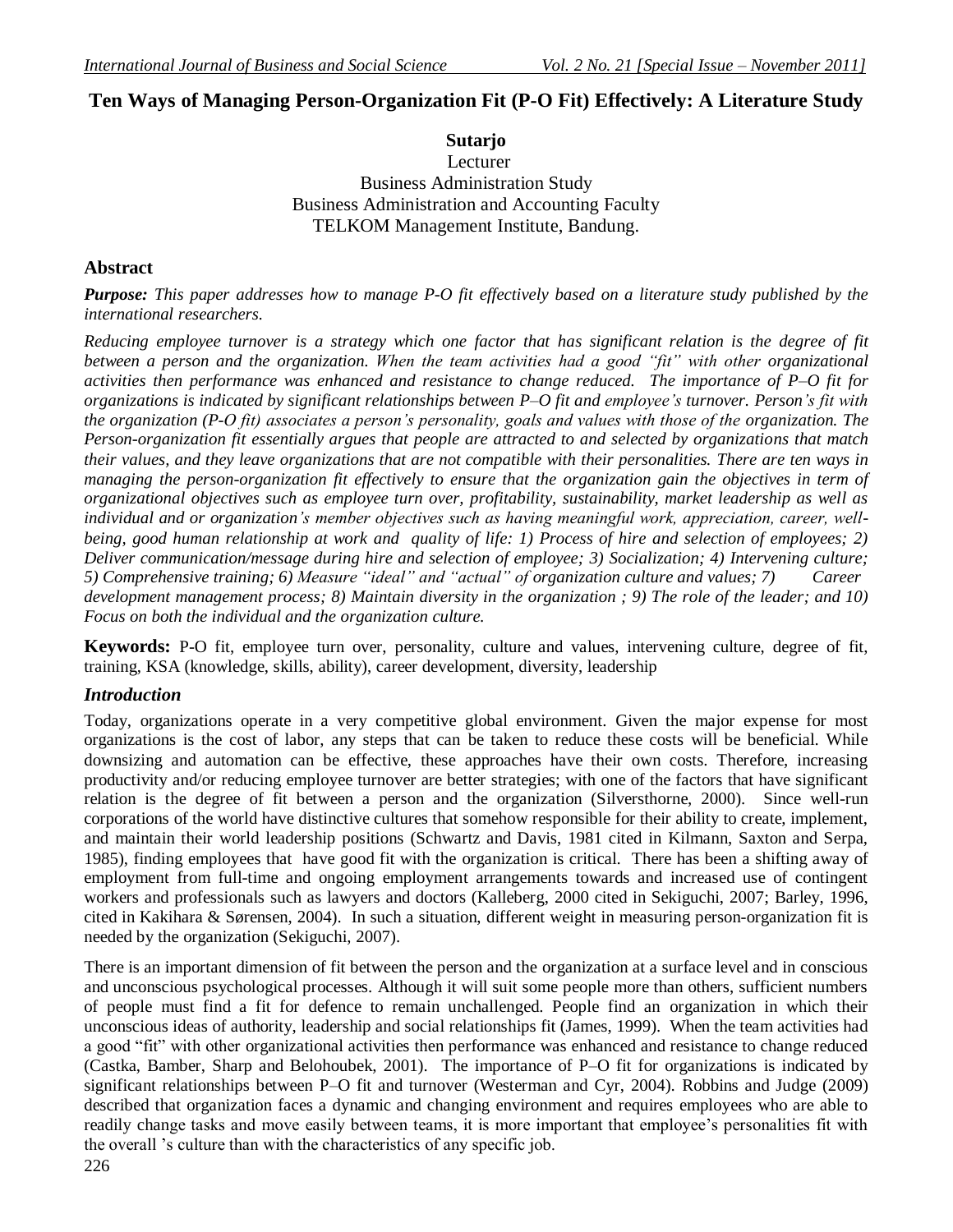### **Person-Organization Fit (P-O fit)**

Person-Organization fit (P-O fit) is defined as the "compatibility between people and organizations that occurs when at least one entity provides what the other needs or they share similar fundamental characteristics or both" ((Kristof-Brown, Zimmerman and Johnson (2005). P-O fit is a type of Person-environment (P-E) fit in the organization in which people may fit or misfit (Judge and Kristof-Brown, 2004).

P-O fit takes place when the organization fulfils employee"s needs, whereas from all abilities-demands perspective, there is congruence between person and organization, when the employee possesses and demonstrates the abilities to meet organizational demands (Kristof, 1996). Edwards (1991) has brought together these two perspectives suggesting that needs and abilities compose the "person" angle, and supplies and demands the "job" angle of the P-O fit research. He described needs in terms of employees' desires, goals, values, interests and preferences, and abilities in terms of aptitudes, experience and education.

Van Vianen, De Pater and Van Dijk (2007) elaborates that people"s fit with the organization (P-O fit) associates a person"s personality, goals and values with those of the organization. Peoples" values are important attributes on which to establish their fit. Within the work context, values have been labeled as work values. Instrumental work values are work values related to obtaining desired ends, and refer to work benefits, work security, and success at work. Cognitive work values are those values that relate to a belief system about appropriate behaviors and refer to broadening one"s horizons, contributing to society, and having meaningful work. Affective work values are related to feelings and emotions, and refer to happiness, good human relationships, and friendships at work.



#### Exhibit 1. Conceptualization of Person-Organization Fit

(Source: A.L. Kristof (1996), "Person-Organization Fit : An integrative review of its concept-tualizations, measurement and implication"s, Journal of Personnel Psychology,Vol.49, p. 4)

Kristof (1996) illustrates the conceptualization of Person-Organization Fit (**Exhibit 1**). In the model, supplementary fit (**arrow "a"**) is represented as the relationship between the fundamental characteristics of an organization and a person. Characteristics for organization include the culture, climate, values, goals, and norms. Person side characteristics are values, goals, personality, and attitudes. When similarity between an organization and a person on these characteristics occur, supplementary fit exists. In addition to these underlying characteristics, organizations and individuals can also be described by what they supply and demand in employment agreements. These demands and supplies are likely to be influenced by the underlying characteristics of both entities as is indicated by the **dotted arrows;** however, they represent distinct dimensions on which fit or misfit may occur.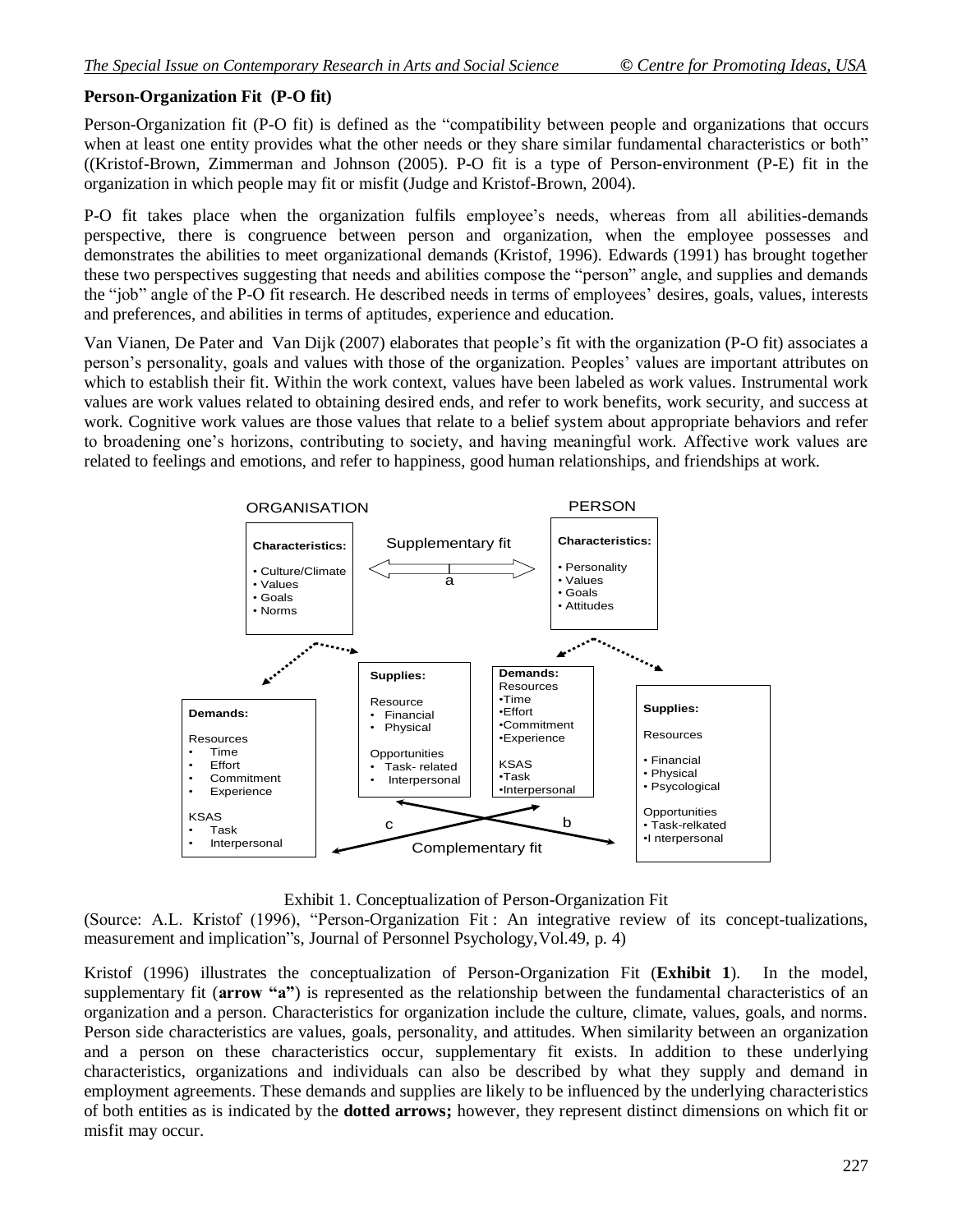More specifically, organizations supply financial, physical, and psychological resources as well as the taskrelated, interpersonal, and growth opportunities that are demanded by employees. When these organizational supplies meet employees' demands, needs-supplies fit is achieved (**arrow "b"**). Similarly, organizations demand contributions from their employees in terms of time, effort, commitment, knowledge, skills, and abilities. Demands-abilities fit is achieved when these employee supplies meet organizational demands (**arrow "c").**

The Person-organization fit essentially argues that people are attracted to and selected by organizations that match their values, and they leave organizations that are not compatible with their personalities (Robbins and Judge, 2009).

#### **Ten Ways in Managing Person-Organization Fit Effectively**

The important question in P-O fit is how workers and organizations select each other, why they continue to maintain an association, and how person-organization compatibility impacts that association. In times of both economic hardship and fiscal health, when employers seek to maintain their market share by attracting and retaining the most qualified personnel, fit is an important consideration (James, 2003) There are ten ways in managing the person-organization fit effectively to ensure that the organization gain the objectives in term of organizational objectives such as employee turn over, profitability, sustainability, market leadership as well as individual and or organization"s member objectives such as having meaningful work, appreciation, career, wellbeing, good human relationship at work and quality of life.

#### *1. Process of hire and selection of employees*

To succeed, employers need to hire applicants who perform well on the job and who are unlikely to quit the organization. In pursuit of optimal hiring goal, the organization needs to examine the effectiveness of actual P–O fit in predicting employee retention (McCulloch and Turban, 2007). During the processes of employee selection the understanding of P-O fit that occur beyond KSA (knowledge, skill, abilities) matching, and how to offer the potential candidates for a more flexible and comprehensive approach is very important. Recruiters often rely on implicit P–O fit judgments to distinguish between qualified candidates by determining fit with the organization's values or congruence on personality with the organization. However, recruiters" perceptions of fit are often inaccurate, and these inaccurate perceptions of fit have been shown to be more predictive of hiring decisions than the actual fit between an applicant and an organization. Increased accuracy in fit measurement is crucial for recruiters to obtain the beneficial outcomes of P–O fit (Westerman & Cyr, 2004)

Actual P–O fit measures provide robust information on turnover risk before the individual is hired. Thus, organizations can assess the risk of hiring an individual with a known (i.e. research-based) probability of turnover. It was estimated a savings of \$1400 per hire if the employee stayed at least 1 year in the company (McCullough, 2003, cited in McCullough, 2007). Defining values and culture set up as an objective of hiring is important. Once the values and culture are made clear, the organization then designs screening processes that help the organization identify who will fit in and screen out those who do not share these values (Kristoff-Brown *et al*., 2005). It has also been recommended that organizations use a standardized common metric to assess applicant fit for selection purposes (Carless, 2005). This does not mean that organization ignore a candidate's abilities. Instead organization should recognize that to really contribute over a long period, a person must feel comfortable in the organization, the abilities that are important are thus those that help someone grow, change, and develop to meet changing business challenge (O"Reilly III and Pfeffer, 2000) .

Assessment centres have potentially particular predictive value for a graduate population. The assessment process may itself project positive perceptions concerning the professionalism of the organization and how progressive it is. Furthermore, graduates are likely to use criteria related to characteristics of the organization when deciding to join it. Graduates are likely, on the point of entry to the organization, to make attributions concerning the favorability of the organization from career and work perspectives (Mayrhofer *et al.*, 2005) and they will place particular value on how they are likely to fit in. High potential graduates are likely to be exposed to various practices that are designed to enhance P-O fit. These processes may change the graduate"s initial perceptions of the organization and it is possible that the graduate"s personal vales may change as a result of exposure to organizational processes. Various studies (Ryan and Ployhart, 2000; Anderson *et al.*, 2001) highlight the importance of focusing on the graduate"s future fit with the organization on the grounds that it is a describable outcome for organizations. Selection processes in organizations are very much concerned with assessing the graduate"s future fit with the (Garavan, 2007, 152)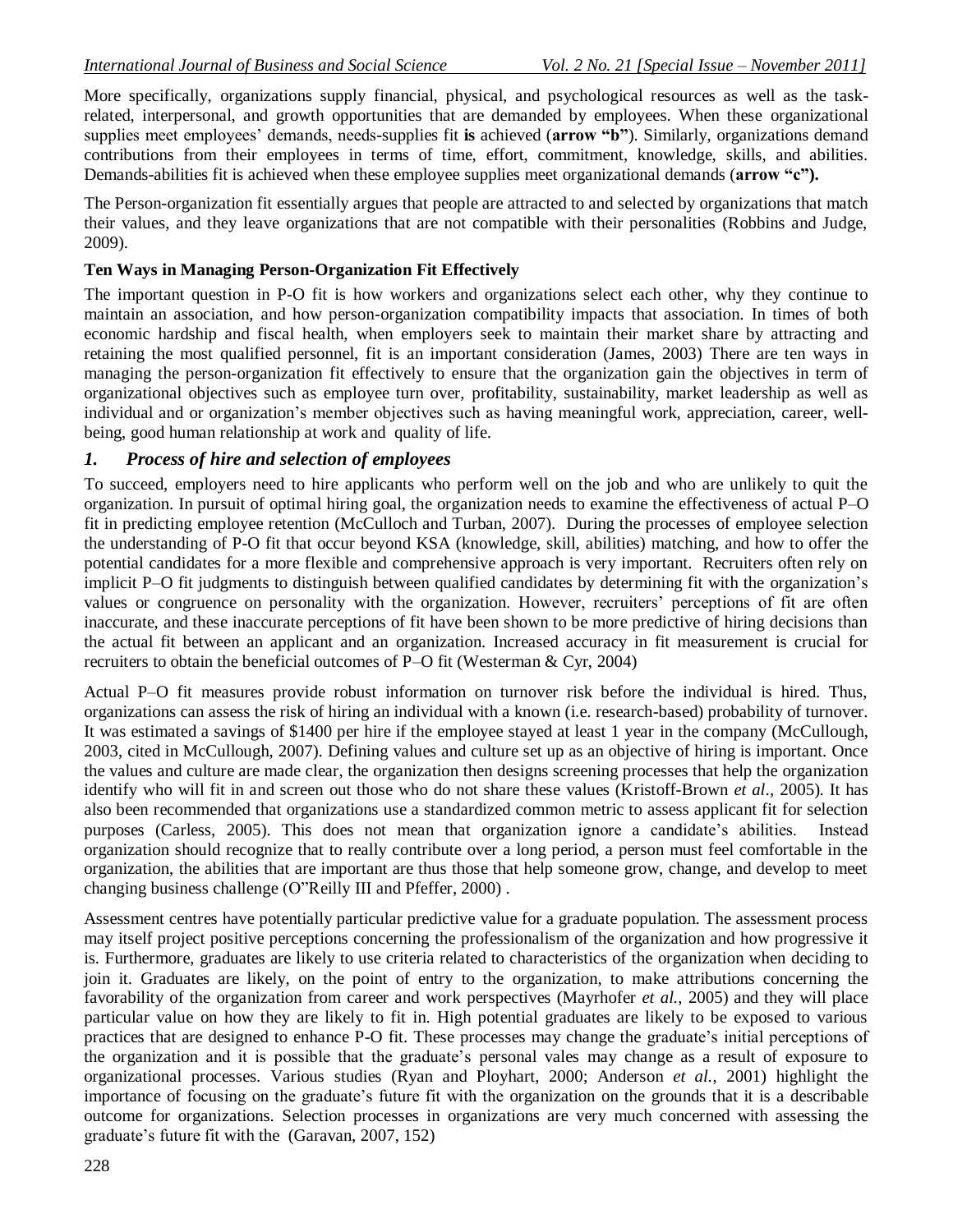Considering the trend of organizations shifting away from full-time and ongoing employment arrangements towards and increased use of contingent workers and increasing professionals, such as lawyers, doctors and engineers working in organizations (Kalleberg, 2000 cited in Sekiguchi, 2007, p. 119; Barley, 1996, cited in Kakihara & Sørensen, 2004, p. 181), organizations should use different weights of person-organization fit as selection criteria for different types of employees, because the effect of each type of fit on various employee and organizational outcomes may differ according to the type of employees or employment relationships (Sekiguchi, 2007, p. 120). Related to the process of hire and selection, Robbins and Judge (2009) explained that following the guidelines at the time of hiring should lead to selecting new employees who fit better with the organization"s culture, which should, in turn, result in higher employee satisfaction and reduced turnover.

### *2. Deliver communication/message during hire and selection of employee*

From the beginning of the recruitment process through long-term employment, managers should pay attention to how clearly they are communicating work unit and organizational values**.** This should aid in attraction, hiring, and retention of individuals who shares those values and are inspired by an organization that reinforces them (Kristoff-Brown et al., 2005). Organizations seeking to recruit individuals would be well advised to provide detailed and specific information about training opportunities, level of responsibility, their values, policies, and culture so that individuals can assess their P-O fit. This is based on the finding that initial attraction is influenced by perceived P-O fit. Inducing a perception of a caring organization has considerable positive impact on individuals. Behaviour that demonstrates a genuine interest in helping the applicant choose a job that fitted their KSA (knowledge, skill, abilities) and values, needs and abilities is probable to result in perceptions of a caring organization (Carless, 2005).

#### *3. Socialization*

No matter how good a job in the organization does in recruiting and selection, new employees are not fully indoctrinated in the organization"s culture. Because they are unfamiliar with the organization"s culture, new employees are potentially likely to disturb the beliefs and customs that are in place. The organization will, therefore, want to help new employees adapt to its culture. This adaptation process is called socialization (Robbins and Judge, 2009).

Socialization is the process by which organization bring new employees into the culture. To be able to work in an organization the employee must internalize its values, norms and way of operating so that they become part of one's mental life. The employee must be able to sublimate primitive impulses and gain gratification through taskrelated activity, must develop the capacity to create and maintain strong identification with a leader and must have the capacity to enter and become a member of a group (Czander, 1993 in James,1999)

In terms of culture, socialization involves a transmittal values, assumptions, and attitudes from the older to the newer employees. Socialization of new members emphasizes the "fit" between the new employee and the culture. Socialization attempts to make this fit more comfortable for the employee and the organization. Socialization process goes on throughout an individual"s various career stages, but individuals are more aware of it when they change jobs or change organizations (Gibson et al., 2003). Socializing employees to enhance P–O fit potentially improves effectiveness because employees who feel they belong to the organization are more satisfied, higher intention to remain, and are more willing to recommend their s (Tepeci and Bartlett, 2002).

#### *4. Intervening culture*

There are courageous managers who believe that they can intervene and make changes in the culture (O"Reilly, Chatman and Caldwell, 1991 cited in Gibson, Ivancevich, Donelly and Konopaske, 2003). Managers can get benefit by taking into account when conceiving and implementing organizational change (Sathe, 1985).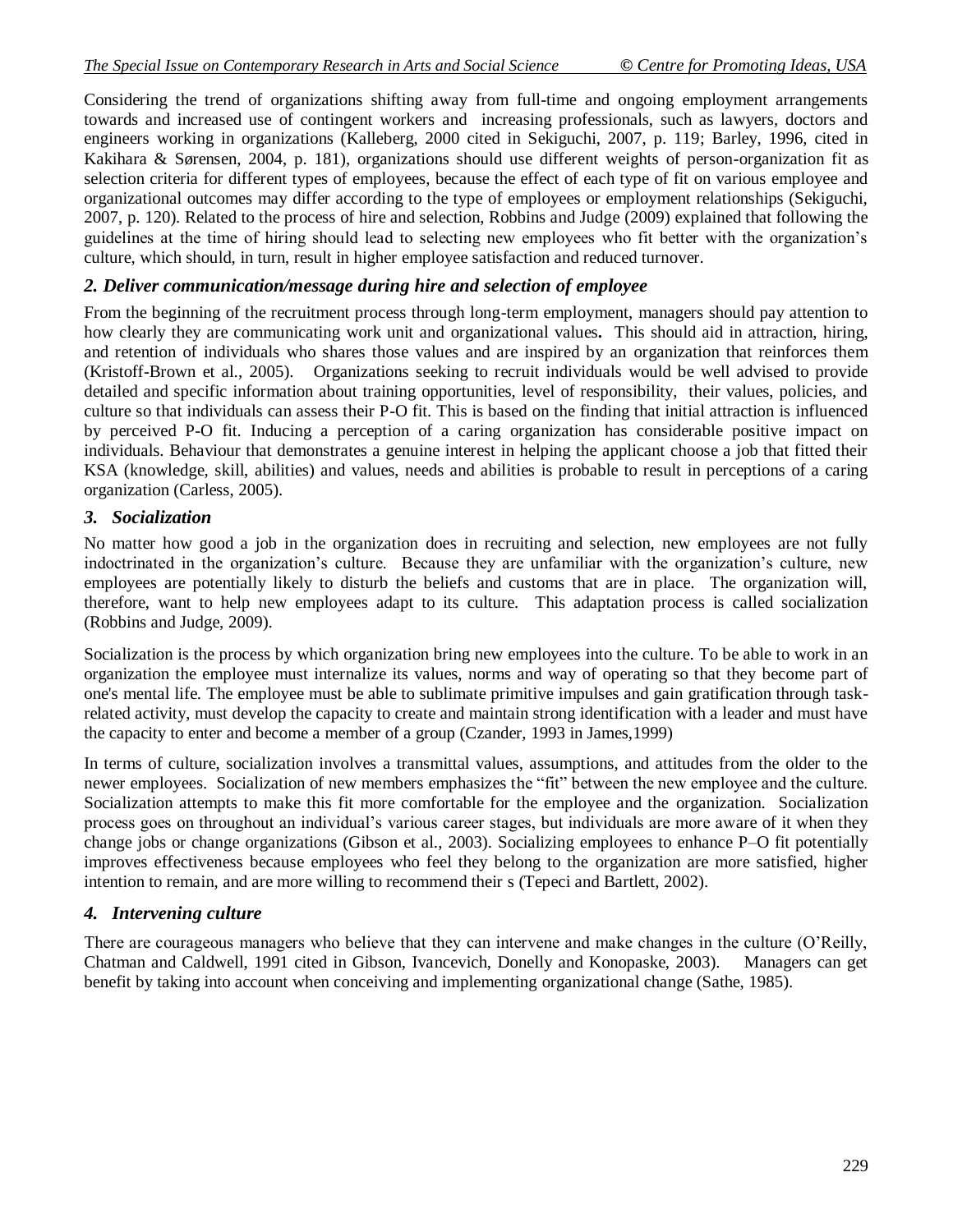

Exhibit 2. Five intervention points for managers to consider in making changes in the culture (Source: V.Sathe (1985)"How to Decipher and Change Culture," in R.H. Kilmann, M.J.Saxton, R.Serpa, and Associates, eds., Gaining Control of Corporate Culture, p.245).

**Exhibit 2** shows how intervening culture is conducted. The most effective way of changing people's beliefs and values is to change their behavior (**intervention 1**) (Duck, 2001 cited in Gibson et al., 2003). When members and their organization are at least receptive to change, it is miraculous how making lists desired norms affects the members of work group (Kilmann, 2001). However, behavior change does not necessarily produce culture change because of process of justification. People"s attitudes are not only affected by their own perceptions but also by those of others (Van Vianen et al., 2007, p. 192). Managers must get employee to see the inherent worth in behaving in a new way because people tend to rationalize in term of external justifications, sometimes people are likely to cooperate just for the incentives, rather than because they fundamentally believe in what they have been asked to do (**intervention2**) (Sathe, 1985). Typically, communication (**intervention3**) is the method used by managers to motivate the new behaviors. Cultural communications can include announcements, memos, rituals, stories, dress, and other forms of communications. Another set of interventions are socialization of new members (**intervention 4**) and removal of existing members who deviate from the culture (**intervention 5**). Each of interventions must be done after careful diagnoses are performed.

Some individuals may not perfectly fit with the organization, but may possess exceptional skills and talents. Removal of cultural misfits might be necessary, but it should be done only after weighing the cost and benefits of losing talented performers who deviate from the core cultural value system (Gibson *et al*, 2003).

#### *5. Comprehensive training*

According to Greenberg and Baron (2008), training is a process of systematically teaching employees to acquire and improve job-related skills and knowledge to make employee's job performance getting better.

For skill-driven jobs such as manufacturing and warehouse positions, a systematic and comprehensive training program will result in greater fit with the organization. It is suggested that providing employees with the knowledge, skills, and abilities (KSAs) needed to excel on the job through training programs such as instructional systems design modules (ISD) may increase fit. Instructional systems design training modules specifically to address the KSAs needed to perform the job. Organizations must choose the best training programs to fit the strategic goals of the organization that will differentially influence employee perceptions of P-O fit (Autry and Wheeler, 2005). Training takes many forms. Some training is quite informal in nature, consisting of having experience employees take new employees under their wings to show them how to do the job in question.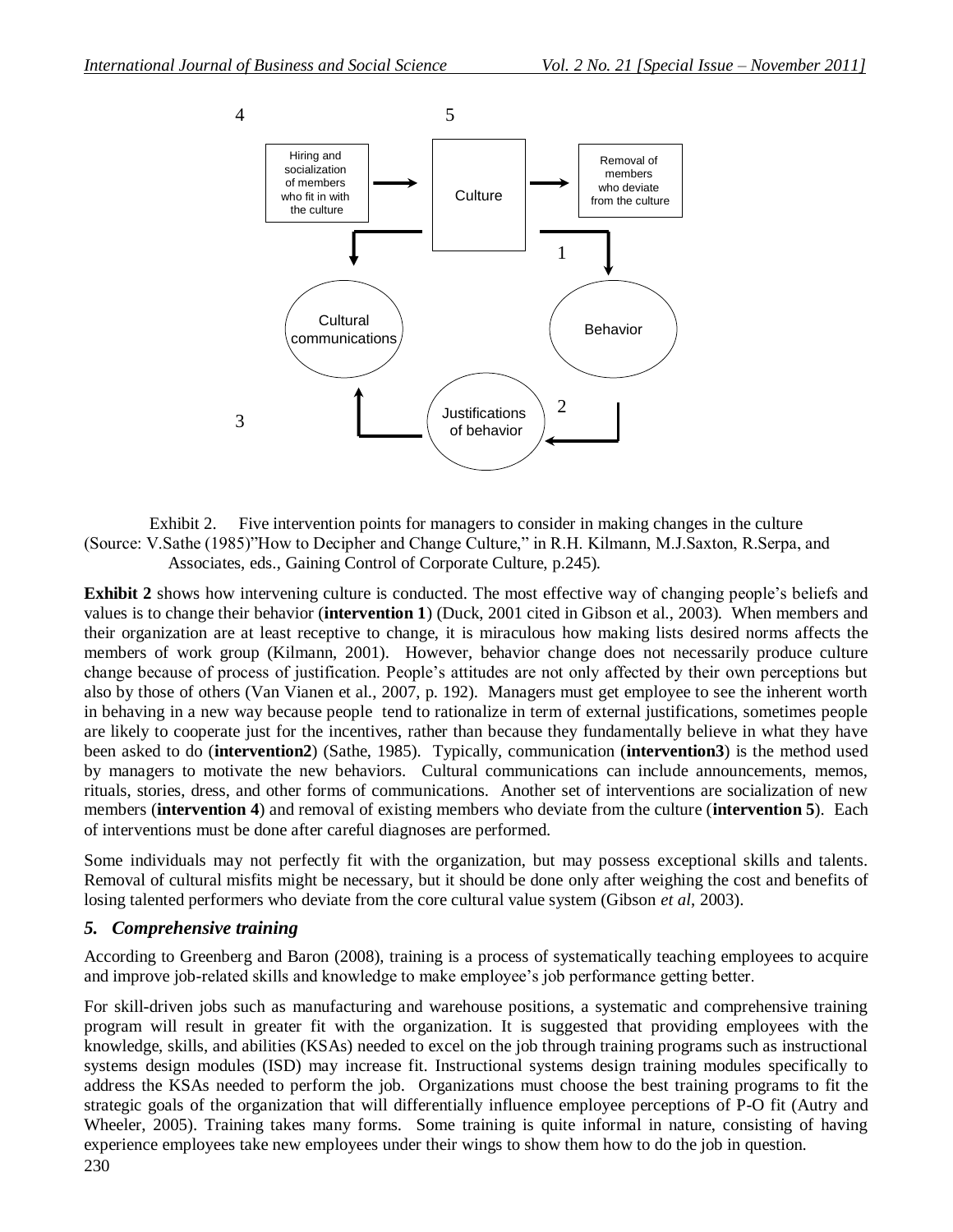Most of the time, however, training, involves highly systematic, formal efforts to teach employees how to do specific things that are required for job success. There are varieties of training such as classroom training, apprenticeship programs, cross-cultural training, corporate universities (Hamburger University for McDonald), executive training programs and e-training (Greenberg and Baron, 2008). Training is used not only to prepare new employees to meet the challenges of the jobs they will face, but also to upgrade and refine the skills of existing employees.

### *6. Measure "ideal" and "actual" of organization culture and values*

Based on P-O fit research has shown that the discrepancy between actual and ideal organizational culture (i.e. discrepancies between what the organization and the individual values) can influence important organizational criteria (Chatman, 1991 cited in Goodman and Svyantek, 1999). Ideal culture (i.e. what the individual values) will have a significant impact on contextual performance above and beyond organizational culture (i.e. perceived organizational values). In the hospitality industry there is an instrument proposed to measure the roles of (1) organizational culture, (2) individual values, and (3) the fit between the two (person–organization (P–O) fit) on employees" job satisfaction and behavioral intentions (Tepeci and Bartlett, 2002). Organization in the hospitality area may use the hospitality industry culture profile (HICP) to generate profiles of their current culture and of their employees' ideal culture. Once "actual" and "ideal" profiles are specified, they can be compared to see where discrepancies and similarities exist. If managers want their culture to be different they can take specific actions to achieve the desired profile.

#### *7. Career planning and development management process*

Career is the evolving sequence of work experiences over time. To avoid the problems associated with career plateaus (the point at which one"s career has peaked and is unlikely to develop further), the organization should develop career development intervention. This is a systematic effort to help manage people's careers while simultaneously helping the organizations in which the employees are working (Greenberg and Baron, 2008). Organizations should invest significant resources in development and career management processes for high potential employees. Organizations may utilise a number of HR tools to achieve P-O fit, including selection processes; socialization processes and tactics followed by career development. It is recognized that career development and that career management and career planning have a great impact on whether organizations can meet corporate goals and individuals meet personal goals. Only those organizations that negotiate careers will survive into the next century (Atkinson, 2001).

#### *8. Maintain diversity in the organization*

Employees in almost any organizations are divided into subgroups of various kinds. Formation of groups is determined by two broad sets of conditions. First, job-related (which is created by the organization) differences and similarities such as type of work, rank in the organization, and physical proximity to one another, sometimes cause people to align themselves into groups. However, second set of non-job related condition (those related to culture, ethnicity, socio-economics, sex, and race) arise primarily from an individual"s personal background (Newstrom, 2010) Besides work attitudes, P–O fit may be related to other consequences that are both positive and negative and are at not only the individual level but group and organizational levels also. Similarity among individuals, be it values, goals, or personality congruence, facilitates understanding of one"s interpersonal environment. Similar individuals are expected to behave in similar manners; which reduces role confusion and could increase group task performance. Too much similarity, however, decreases the diversity in ideas and processes needed in decision-making group performance. This lack of diversity may also inhibit the flexibility necessary in organizational survival. Diversity in employees assists in keeping the organization fluid to external market demands (Verquer et al. 2003).

#### *9. The role of the leader*

Newstrom (2010) argued that the primary role of a leader is to influence others to voluntarily seek defined objectives (preferably with enthusiasm). Leadership, then, is the catalyst that transforms potential into reality. Interactive style of leadership had significant effects on subjects' motivation, commitment and employee's trust in the leader. The subordinates working under leaders with high interactive style reported significantly higher motivation, commitment and trust than did their counterparts under leaders with low interactive style, even though they all had lower-than-average person–organization value fit. Based on the study among Oriental Chinese firms, feminine leadership (or interactive and team-oriented leader behaviours) has significant effects on person– organization value fit as well as on employees" trust in their leaders (Li, 2007).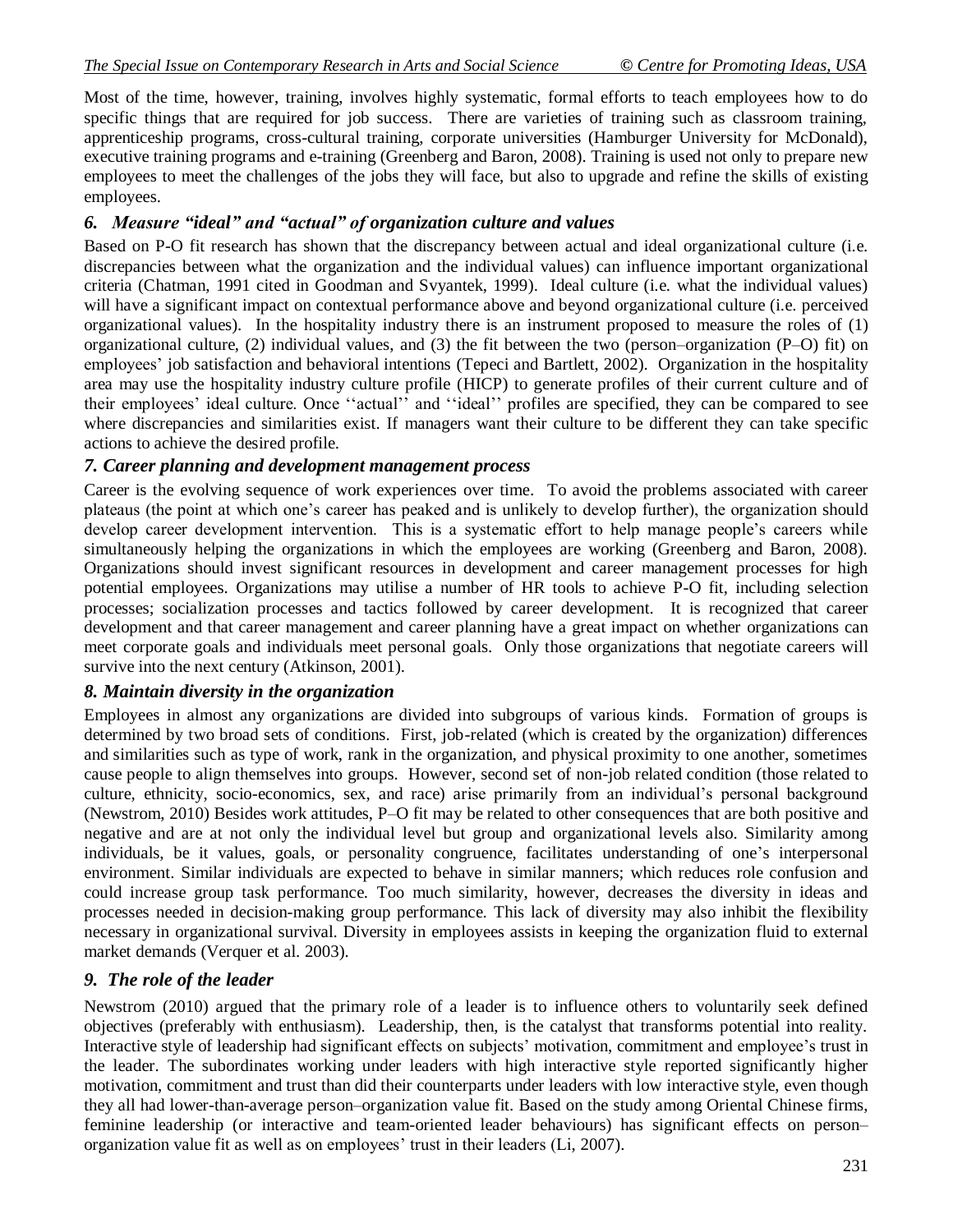Employees apparently are sensitive to the general perceptions of their work group. Social information processing research has convincingly shown that employees' perceptions can be influenced through the communication and behaviors of their supervisors. Consequently, organizational leaders are not only able to manage employees' experiences but also their fit with the organization (Van Vianen et al., 2007).

# *10. Focus on both the individual and the organization culture.*

The change process emphasizes the importance of the individual in creating and supporting the organization culture, and of the organization culture in creating and supporting the individual. Through this process, a synergy and interdependence is developed that can assure the success of both employee and the organization (Allen, 1985, p. 338). The positive outcomes of P–O fit remain at the individual and group levels with congruence among members potentially impeding organizational functioning, a balance is necessary where the level of fit necessary is determined by group function and the time in the organization"s life (Verquer et al, 2003). At the end employees who share the organization"s values will be more likely to help the larger causes of the organization (Yanif and Farkas, 2005). People-centered organization understand that money is important to people and can be a powerful driver of behaviour. However, organization can combine monetary incentives with intrinsic rewards of fun, growth, teamwork, challenge and accomplishment. The overall alignment and consistency among these levers is what makes the values come alive in these organizations (O"Reilly III and Pfeffer, 2000).

# *Conclusion & Management Implication*

Organization faces a dynamic and changing environment and requires employees who are able to readily change tasks and move easily between teams, it is more important that employee"s personalities fit with the overall "s culture than with the characteristics of any specific job. The importance of P–O fit for organization is indicated by significant relationships between P–O fit and turnover. Person-Organization fit defined as the compatibility between people and organizations, which people may fit or misfit, associates with person"s personality, goals and values with those of the organization. There are ten ways in managing the person-organization fit effectively to ensure that the organization gain the objectives in term of organizational and personal objectives.

This paper will be useful as an insight for the organization to manage P-O fit effectively through the process of hire, communication and socialization to find high degree of PO fit which in the future will have a highly compatible between employees and the organization. Intervening culture and comprehensive training conducted by the organization will develop better attachment between employee and the organization. Organization which is successfully measure the ideal condition and actual situation of culture and values will be able to develop action plan to narrow the gap and improve employee P-O fit. A clear career development management process for the employee will reduce turn over, career development and career planning have a great impact on whether organizations can meet corporate goals and individuals meet personal goals. Only those organizations that negotiate careers will survive into the next century, while maintaining diversity in employees assists in keeping the organization fluid to external market demands. Focusing on both the individual and the culture of the organization in which employees share the organization"s values will be more likely to help the larger causes of the organization , and at the last the role of the leader will be critical had significant effects on employee" motivation, commitment and employee"s trust in the leader.

### *References*

- Allen, R.F. (1985), "Four Phases for Bringing About Cultural Change", in *Gaining Control of the Corporate Culture*, eds. R.H. Kilmann, M.J. Saxton, R. Serpa and Associates, Jossey-Bass Inc., San Fransisco.
- Atkinson, C. (2002), "Career management and the changing psychological contract", Career Development International, Vol. 7, No.1, pp. 14-23.
- Autry, C.W. and Wheeler, A.R. (2005), "Post-hire Human Resource Management Practices and Person-organization Fit: A Study of Blue-collar Employees', Journal of Managerial Issues, Vol. 17. No.1, pp. 58-75
- Carless, S.A. (2005), "Person–job fit versus person–organization fit as predictors of organizational attraction and job acceptance intentions: A longitudinal study", *Journal of Occupational and Organizational Psychology* Vol. 78, pp.411-429
- Castka, P., Bamber, C.J., Sharp, J.M and Belohoubek,P. (2001), "Factors affecting successful implementation of high performance teams", *Team performance Management: An International Journal*, Vol. 7 No. 7/8, pp. 123-134.
- Garavan, T.N, (2007)," Using assessment centre performance to predict subjective person-organization (P-O) fit: A longitudinal study of graduates", *Journal of Managerial Psychology* Vol. 22 No. 2, 2007, pp. 150-167.